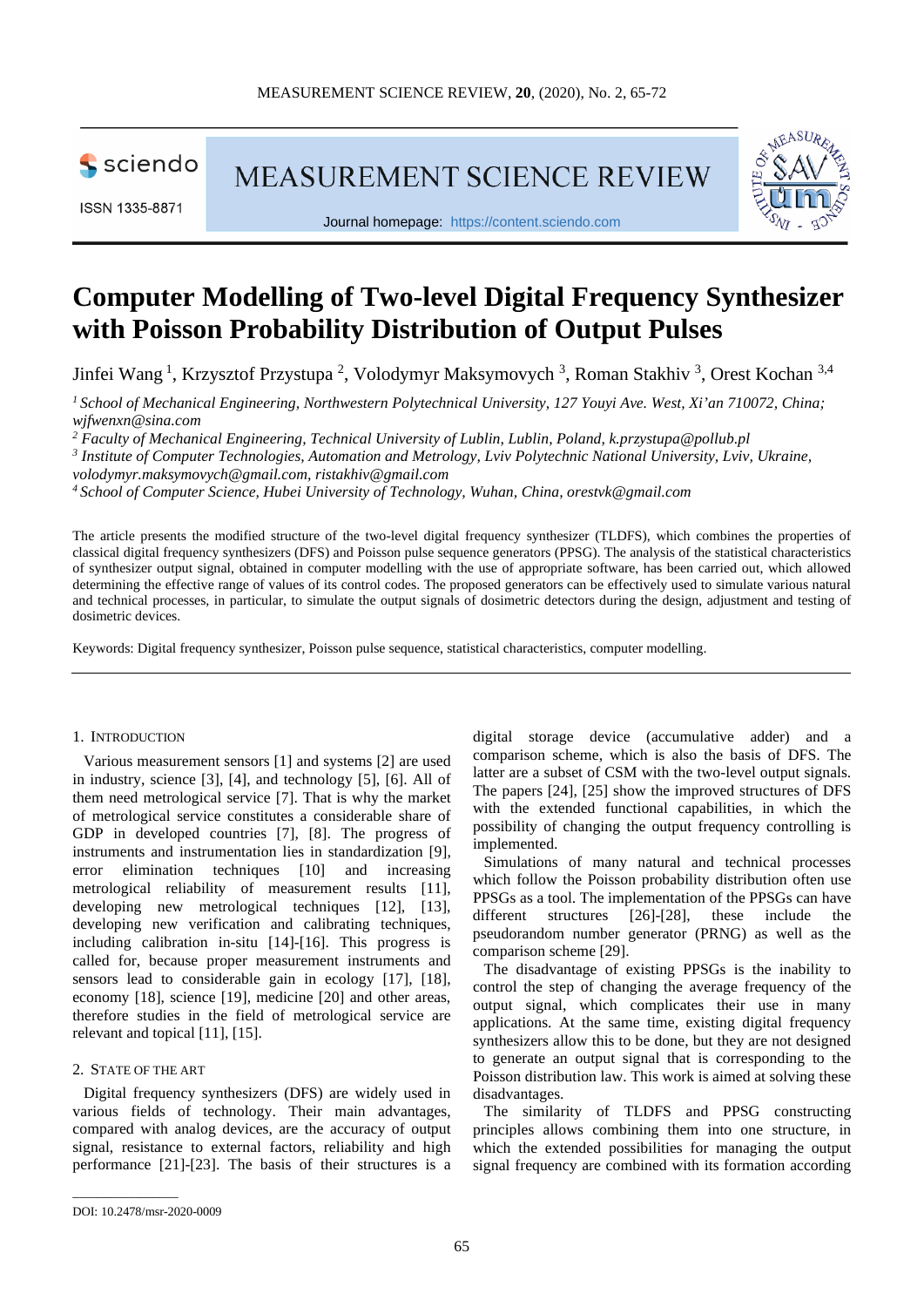to the Poisson probability distribution. Such a frequency synthesizer can be used to simulate different processes, in particular, to simulate the output signals of the dosimetric detectors, because the activation of various types of extremist and terrorist organizations around the world puts on the agenda the problem of control over the movement of radioactive materials both within a country and through borders of countries, in particular strengthening control over their movement through sea ports and airports. This makes new requirements to increase the accuracy, speed and reliability of dosimetric measurements.

The researches given in this paper are a continuation of the studies initiated in [30].

#### 3. STRUCTURE SCHEMES OF TLDFS

The TLDFS can be implemented on the basis of the accumulative adder (AA), which includes a combinational adder CA, a register Rg, and an element of logical multiplication (Fig.1.).



Fig.1. Structure scheme of the TLDFS.

The average value of the output signal frequency of such a device is determined by the equation

$$
f_{out} \cong \frac{Y}{N_m} f_c \tag{1}
$$

where  $Y$  – the control code,  $f_c$  – pulse generator frequency.

In case of the synthesizer implementation in the binary code:  $N_m = 2^m$  (*m* – the number of binary digits), and when it is implemented in the binary-decimal code –  $N_m = 10^m$  (*m* – the number of decades).

An improved version of such a synthesizer is implemented using two combinational adders CA1 and CA2 [24]. It also includes the commutator C (Fig.2.).

Its main advantage is the ability to change the step of an output frequency grid. The average output frequency of the device is determined by the expression

$$
f_{out} \cong \frac{Y1}{N_m - Y2} f_c \tag{2}
$$

where:  $Y1$  and  $Y2$  – control codes.

The structures of the TLDFS output pulse sequences are given in Fig.1. and Fig.2. They are not uniform. Their nonuniformity is considered in [25] and the ways of its minimization are considered in [31].



Fig.2. Structure scheme of the improved TLDFS.

#### *A. Structure schemes of the PRNG*

The well-known structure of the Poisson pulse sequence generator (PPSG) is presented in Fig.3. [29]. The average output frequency is described by (1). It consists of a pseudorandom number generator (PRNG), a comparison scheme CS, and an element of logical multiplication. Input clock pulses pass to the device output when the pseudorandom number at the PRNG output is smaller than the control code G.



Fig.3. Structure scheme of the PRNG.

The average frequency of the generator output pulses equals

$$
f_{out} \cong \frac{G}{D_{\text{max}}} f_c \tag{3}
$$

where  $D_{\text{max}}$  – the maximum possible value of the numbers at the PRNG output.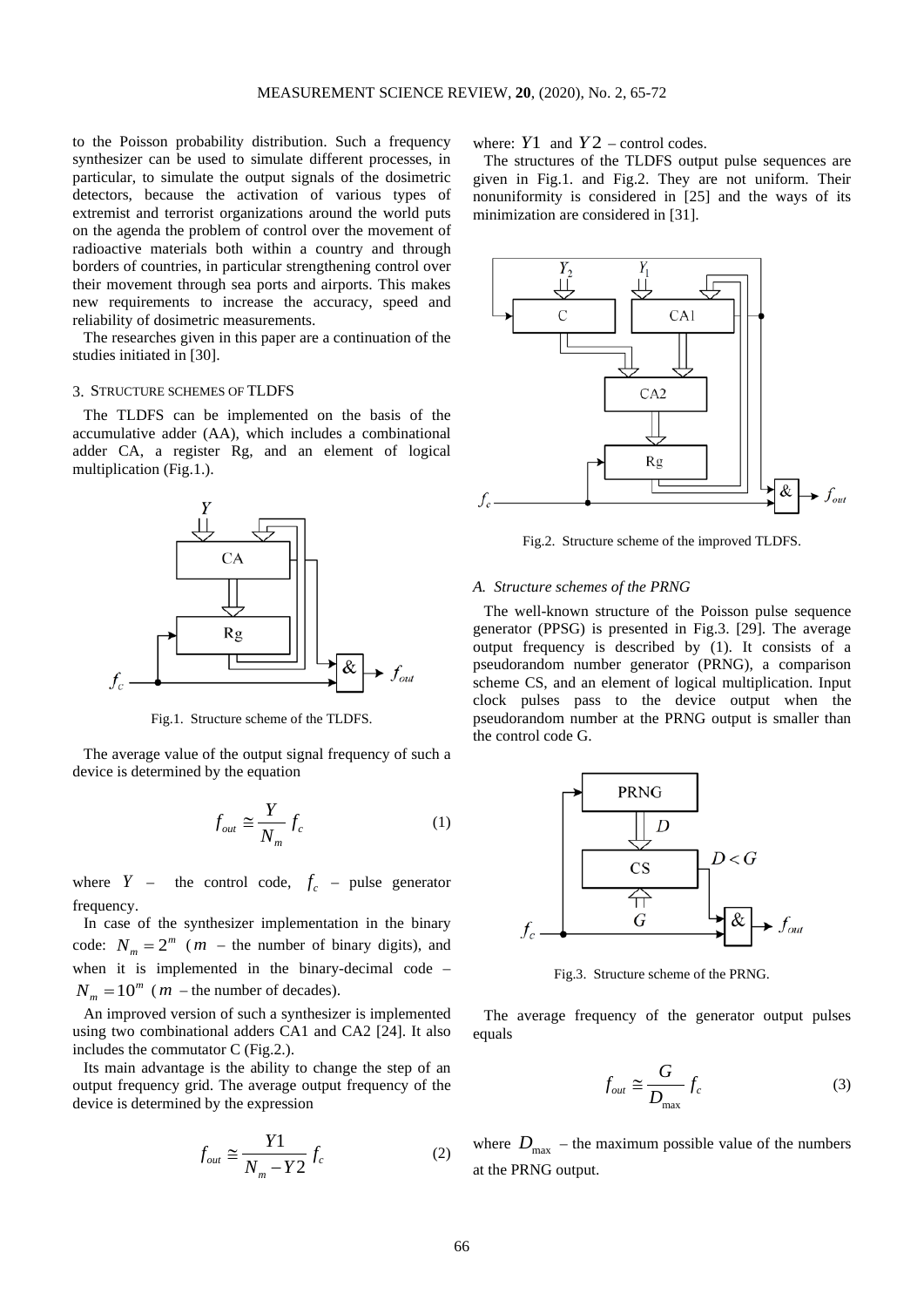#### *B. Structures schemes of the PPSG*

The purpose of this work is to construct a PPSG with the possibility of implementing an equation similar to (2). This will expand the functionality of the PPSG. On the other hand, such PPSG can be considered as TLDFS, whose output pulse sequence is subject of the Poisson probability distribution, which can be used, first of all, to simulate the output signals of the dosimetric detectors [29].

The proposed structure of the PPSG is given in Fig.4.



Fig.4. Structure scheme of the modified PPSG.

The structure of the generator additionally includes the code multiplier CM, which generates the product of pseudorandom numbers D by the value  $\frac{D_{\text{max}}}{D_{\text{max}}}$ max  $D_{\text{max}} - G$ *D*  $-\frac{G_2}{\cdots}$ .

The average value of the output frequency equals

$$
f_{out} \cong \frac{G_1}{D_{\text{max}} - G_2} f_c \tag{4}
$$

where  $G_1$  and  $G_2$  are control codes.

The membership of a pulse sequence to the Poisson probability distribution depends on the statistical characteristics of pseudorandom number sequence at the output of the PRNG and can be verified using the methods described in [32], [33]. PRNG can be implemented in both hardware and software in different structures or algorithms [34], [35].

Some particular results of researches of the PPSG, constructed according to the structure shown in Fig.4. are presented below.

The dependences of the PPSG output frequency  $f_{out}$  on the value of the control code  $G_1$  with two different fixed values of the control code  $G_2$  are shown in Fig.5. Dependencies are obtained as a result of simulation for the PPSG program implementation, including the software implementation of the PRNG using the function random (it is for Delphi), with  $D_{\text{max}} = 1000$ . Output frequency was determined by the number of output pulses in one second with the value of the clock frequency  $f_c = 1kHz$ . Here the theoretical dependences of (4) are shown by the solid straight lines. The bounds that allow us to estimate the membership of the initial pulse sequence to the Poisson probability distribution are marked by the dashed lines. The mathematical expressions are given below (see (7) and (8)).



Fig.5. The dependencies of the PPSG output frequency  $f_{out}$  on the value of the control code  $G_1$ : (a) – with fixed values of the control code  $G_2 = 0$ , (b) − with fixed values of the control code  $G_2 = 300$ .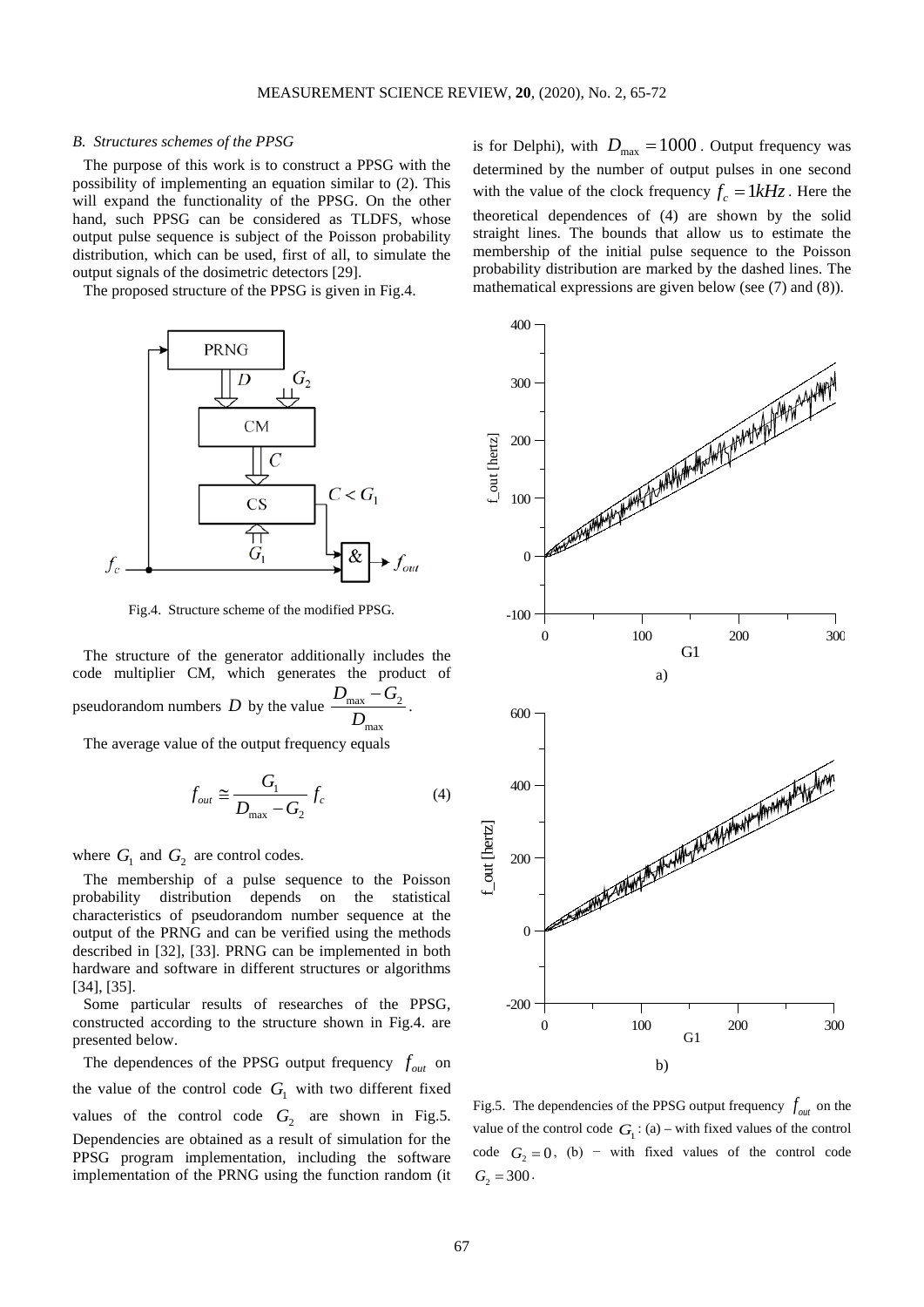### 4. ESTIMATION OF THE MEMBERSHIP OF THE OUTPUT PULSE SEQUENCE TO THE POISSON PROBABILITY DISTRIBUTION

In [32], [33] the methods for estimating the PPSG output signal quality using the interval estimates and the Pearson criteria [36] for mathematical statistics are presented. They are sufficiently versatile, but at the same time tied to the estimation of generators constructed according to the structure shown in Fig.3. That is why, for the estimation of generator quality realized on the basis of the new structure

(Fig.4.), these methods require a certain correction, which is done in this work.

The flow of PPSG input pulses can be divided into n identical groups, each of which consists of  $i_{\text{max}}$  pulses (Fig.6.). We will denote the maximum number of groups  $n_{\text{max}}$  and the interval that corresponds to them -  $T_B$ . The groups of input pulses correspond to the groups of output pulses with the number of pulses  $k_1, k_2, ..., k_{n_{max}}$ .



Fig.6. Divide of input and output pulse flows into groups: (а) − input pulses of PPSG, (b) − output pulses of PPSG.

Taking into account equation (4), the average number of output pulses in a group can be defined as follows:

$$
k_C = \frac{G_1}{D_{\text{max}} - G_2} i_{\text{max}} \tag{5}
$$

To research the statistical parameters of the PPSG output pulse sequence it is necessary:

- to select a mathematical device for estimating the statistical characteristics of the pulsed flow, taking into account its division into groups (Fig.6.);

- to select the value  $i_{\text{max}}$  and  $n_{\text{max}}$  depending on the number of digits (range of source code values) of the selected PRNG.

To estimate the statistical characteristics of the pulse flow in accordance with the Poisson probability distribution, one of the interval estimates can be used, according to which the number of pulses, during a fixed time  $T_B$ , with a probability  $p = 0.95$ , is within [36]

$$
k_C - 2\sqrt{k_C} < k < k_C + 2\sqrt{k_C} \tag{6}
$$

Accordingly, the limit values of the output signal average frequency are:

$$
f_{out_{-}h} = f_{out} + 2 \cdot \sqrt{f_{out}}
$$
 (7)

$$
f_{out\_l} = f_{out} - 2 \cdot \sqrt{f_{out}}
$$
 (8)

where  $f_{out} = k_C / T_B$  – the theoretical value of the output signal average frequency, which is determined by equation  $(4).$ 

Graphs of dependency of functions  $f_{out-h}$  and  $f_{out-l}$  on control code  $G_1$ , which show that for this simulation experiment, the parameters of the generator output signal are close to the Poisson probability distribution, and they are presented by dashed lines in Fig.5.

In this paper we also propose the technique based on the classical method of testing the distribution hypothesis about the general population by the Poisson probability distribution by using the Pearson criterion (criterion  $\chi^2$ ) [36]. It differs from the known [33] by the method of the value forming  $i_{\text{max}}$  that is necessary to take into account the peculiarities of the PPSG construction, which is studied (Fig.4.).

In accordance with this methodology:

- the nominal (theoretical) average value of numbers  $k_1$ ,  $k_2$ , ...,  $k_{n_{\text{max}}}$  is fixed -  $k_c$ , regardless of the control code value *G* ;

- the value  $i_{\text{max}}$  is variable, it depends on the value *G* and is determined by the equation

$$
i_{\max} = \frac{D_{\max} - G_2}{G_1} k_c
$$
 (9)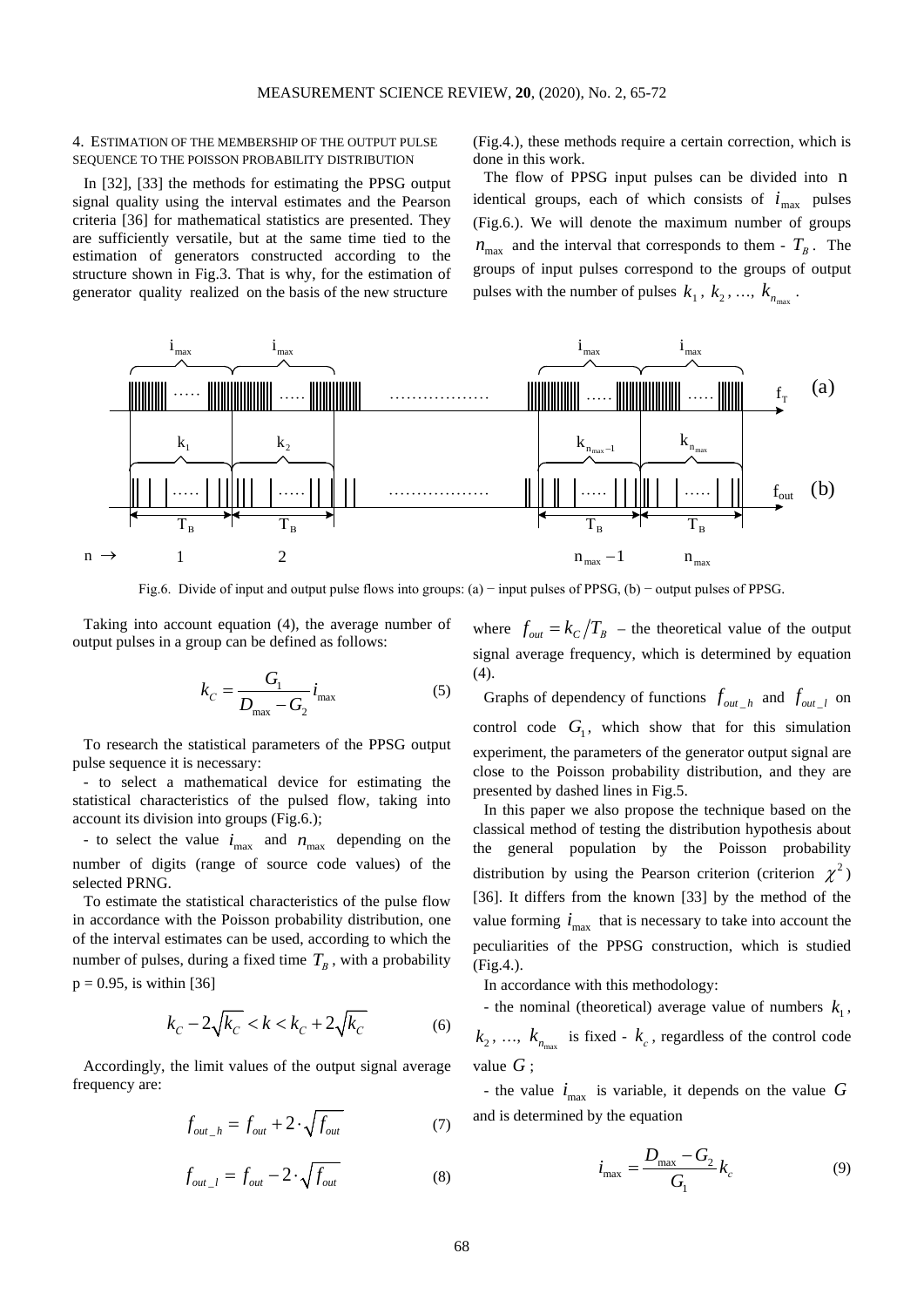



Fig.7. PPSG Statistic characteristics at fixed  $G_2 = 0$ : (a) – dependency  $i_{\text{max}}$  on  $G_1$ , (b) – dependency  $k_g$  (x\_v) on  $G_1$ , (c) – dependency  $\chi_c^2$  (SS\_n) on  $G_1$ , (d) – dependency  $\chi_{c\,p}^2$ (SS\_n\_pot) on  $G_1$ , (e) – dependency  $K_L$  (level) on  $G_1$ .

Further testing of the hypothesis occurs in this way. 1. According to the empirical distribution obtained as a result of the modeling of the PPSG operation, an average mean of values  $k_1$ ,  $k_2$ , ...,  $k_{n_{\text{max}}}$  –  $k_e$  can be found.

2. Take as a parameter  $\lambda$  of Poisson distribution a sample mean –  $\lambda = k_{\rm s}$ .

3. Find, using Poisson's formula

$$
P_{j} = \lambda^{j} \frac{e^{-\lambda}}{j!} = k_{s}^{j} \frac{e^{-k_{s}}}{j!}
$$
 (10)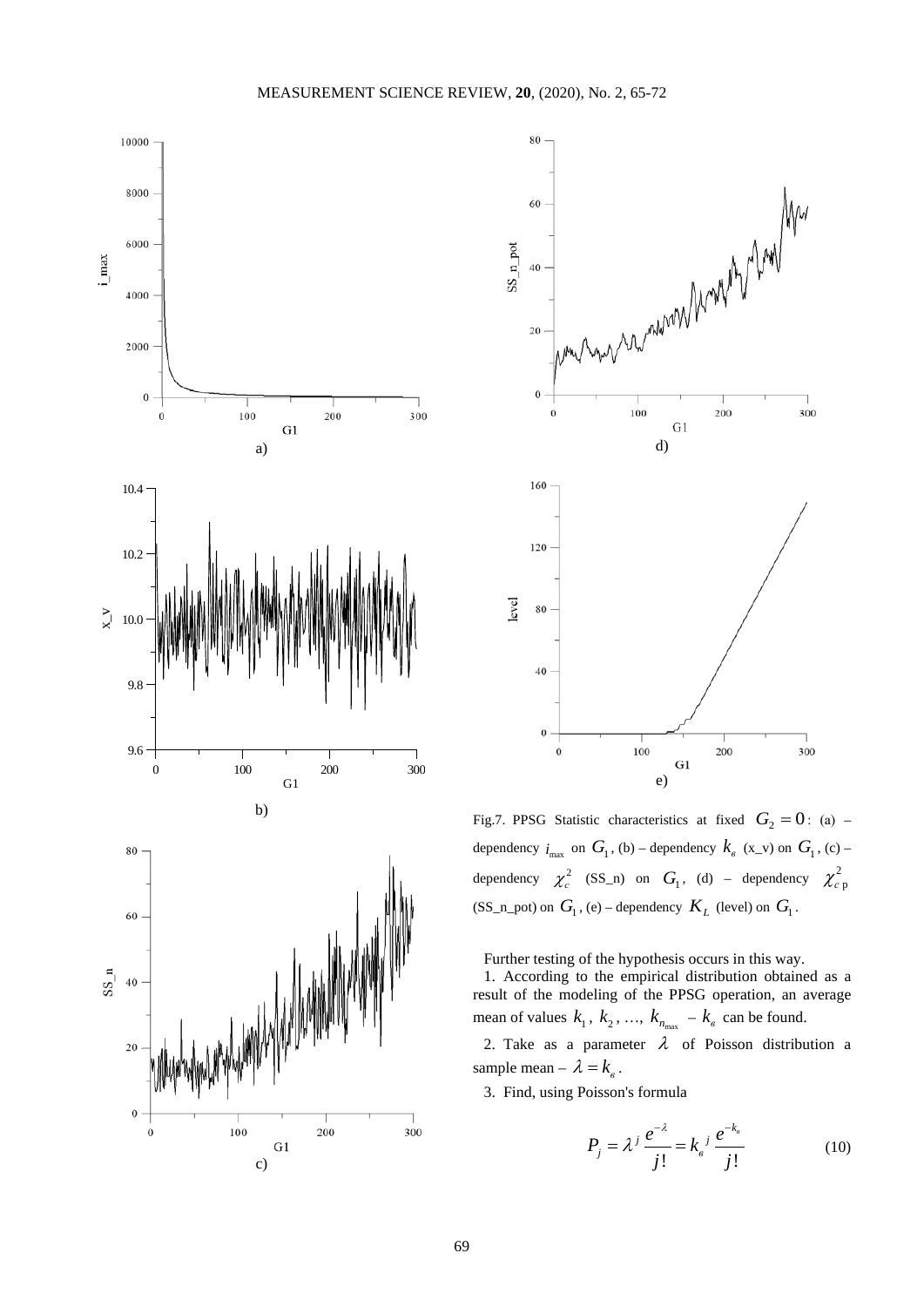the probabilities of the equal  $j$  pulses appearance (on interval  $i_{\text{max}}$ ) in  $n_{\text{max}}$  trials (  $j = 0, 1, 2, ...$ ).

4. Find theoretical frequencies

$$
Q_j = P_j \cdot n_{\text{max}} \tag{11}
$$

5. In the simulation process empirical frequencies are found –  $N_i$ .

6. For each value  $j$  using the Pearson criterion are defined

$$
S_j = \frac{(N_j - Q_j)^2}{Q_j}
$$
 (12)

$$
\chi_c^2 = \sum_{j=0}^{j_{\text{max}}} S_j \tag{13}
$$





Fig.8. PPSG Statistic characteristics at fixed  $G_2 = 300$ : (a) – dependency  $\boldsymbol{i}_{\text{max}}$  on  $\boldsymbol{G}_1$ , (b) – dependency  $\boldsymbol{k}_{\text{e}}$  (x\_v) on  $\boldsymbol{G}_1$ , (c) – dependency  $\chi_c^2$  (SS\_n) on  $G_1$ , (d) – dependency  $\chi_{c,p}^2$ (SS\_n\_pot) on  $G_1$ , (e) – dependency  $K_L$  (level) on  $G_1$ .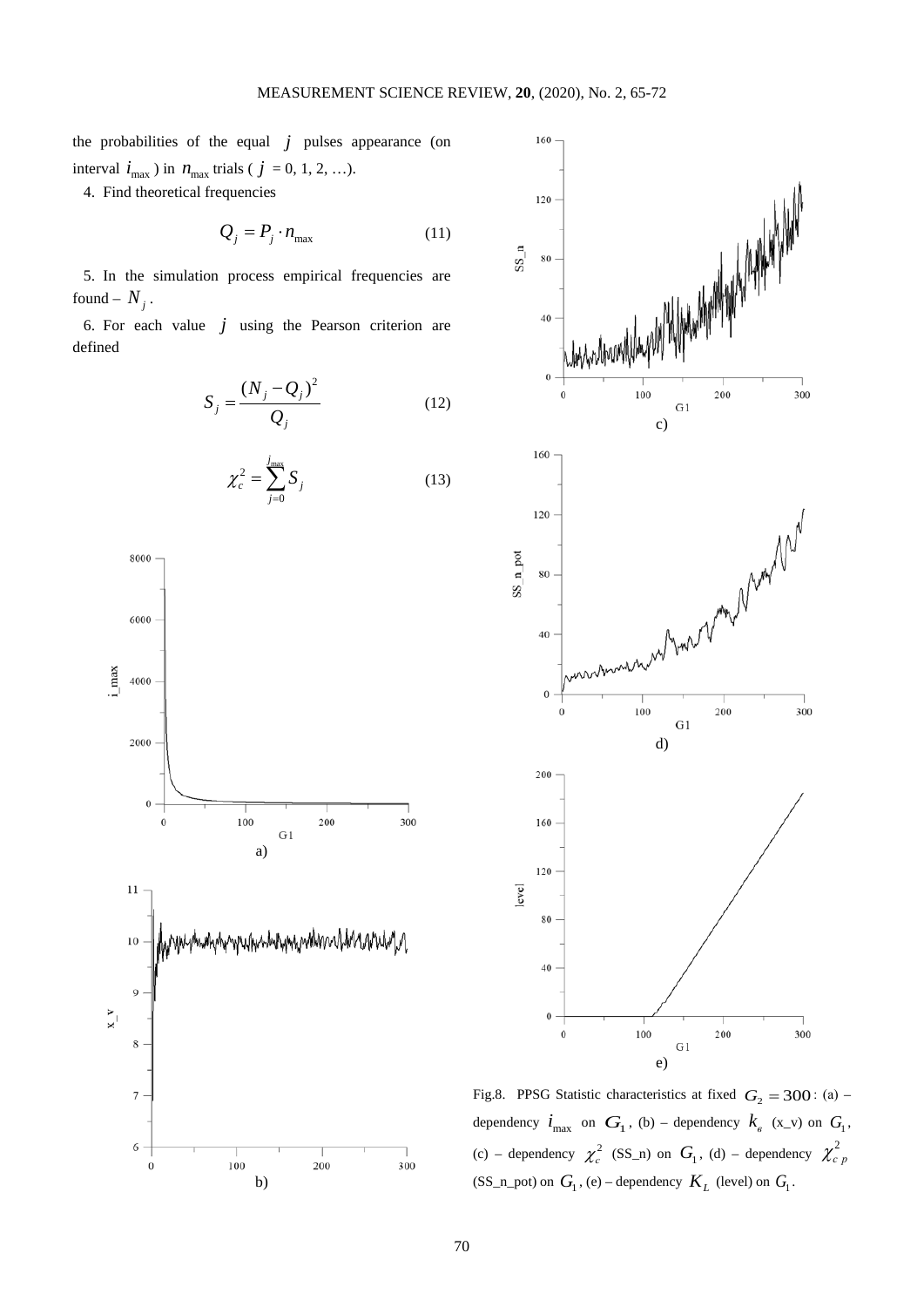7. If necessary values  $N_i$ ,  $P_j$ , and  $Q_j$  that correspond to probabilities  $P_i$  are combined in one or two groups, and calculations (12) (13) are carried out on the basis of this fact.

8. The number of degrees of freedom is determined as follows

$$
r = d - 2 \tag{14}
$$

where  $d$  – the number of groups remaining after the possible integration.

According to the tables of critical values of the distribution  $\chi^2$  [36], for the selected level of significance  $\alpha$  (usually  $\alpha$  one of the three values - 0.1; 0.05; 0.01) and the number of degrees of freedom *r*, the critical value  $\chi^2_{\kappa p}$  is found. If  $\chi_c^2 < \chi_{np}^2$  – the null hypothesis, that the pulse sequence is distributed according to the Poisson probability distribution,

is accepted. For the convenience of evaluating (defining) the range of control code values  $G_1$  and  $G_2$ , for which the generator output sequence corresponds to the Poisson probability distribution, taking into account the probabilistic nature of the process, we additionally introduced the value  $\chi^2_{c,p}$  – the current average mean of the last five values  $\chi_c^2$ , as well as the value  $K_L$  – the number of values  $\chi^2_{c,p}$  greater than  $\chi^2_{\kappa n}$  .

In Fig.7. and Fig.8. the results of research of the output signal of the PPSG (Fig.4.) are presented using the proposed method – in Fig.7. for  $G_2 = 0$ , and in Fig.8. for  $G_2 = 300$ . Just as the results are presented in Fig.5., the dependences are obtained as a result of simulation for the program implementation of the PPSG, including the software

implementation of the PRNG using the function random (it is for Delphi), at  $D_{\text{max}} = 1000$  and clock speed fc = 1 kHz. It was set:  $n_{\text{max}} = 1000$ ,  $k_c = 10$ ,  $\chi^2_{\text{wp}} = 25$ . In Fig.7. and Fig.8. graphs of values  $i_{\text{max}}$ ,  $k_{\text{e}}$  (x\_v),  $\chi^2_{\text{c}}$  (SS\_n),  $\chi^2_{\text{c}}$  p  $(SS_n_pot)$ , and  $K_i$  (level) are shown, depending on the control code  $G_1$ .

The presented results allow us to determine the range of the control code values  $G_1$ , in which the output signal of the generator corresponds to the Poisson probability distribution. When  $G_2 = 0$  this range is approximately  $0 \div 125$ , and at  $G_2 = 300 - 0 \div 110$ .

## 5. CONCLUSIONS

The analysis of the structures of the two types of digital devices was carried out in this paper, such as the two-level frequency synthesizer and the Poisson pulse sequence

generator. The similarity of approaches to their construction allows creating a new type of devices that combine the useful properties of two previous ones - the ability to control the step of the output frequency changing and the formation of output pulse sequences in accordance with the Poisson probability distribution.

The new structure of the Poisson pulse sequence generator is presented, statistical characteristics of its output signal have been researched.

The proposed method for evaluating the statistical characteristics of the synthesizer output signal provides determination of its parameters, in which the output pulse flow corresponds to the Poisson probability distribution.

The proposed generators can be effectively used to simulate various natural and technical processes, in particular, to simulate the output signals of dosimetric detectors during the design, adjustment and testing of dosimetric devices.

Further researches in this direction will be, in particular, directed to optimizing the hardware implementation of synthesizers based on programmable logic integrated circuits.

**REFERENCES** 

- [1] Webster, J.G. (1998). *The Measurement, Instrumentation and Sensors Handbook*. CRC Press.
- [2] Northrop, R.B. (2018). *Introduction to Instrumentation and Measurements*. CRC Press.
- [3] Glowacz, A. (2019). Fault diagnosis of single-phase induction motor based on acoustic signals. *Mechanical Systems and Signal Processing*, 117, 65-80.
- [4] Zhang, Y., Chen, B., Pan, G., Zhao, Y. (2019). A novel hybrid model based on VMD-WT and PCA-BPRBF neural network for short-term wind speed forecasting. *Energy Conversion and Management*, 195, 180-197.
- [5] Przystupa, K. (2019). The methods analysis of hazards and product defects in food processing. *Czech Journal of Food Sciences*, 37 (1), 44-50.
- [6] Michalowska, J., Tofil, A., Józwik, J., Pytka, J., Budzyński, P., Korzeniewska, E. (2018). Measurement of high-frequency electromagnetic fields in CNC machine tools area. In *2018 IEEE 4th International Symposium on Wireless Systems within the International Conferences on Intelligent Data Acquisition and Advanced Computing Systems (IDAACS-SWS)*. IEEE, p. 162-165.
- [7] Birch, J.A. (2003). *Benefit of Legal Metrology for the Economy and Society*. *A study for the International Committee of Legal Metrology*. [http://www.](http://www/)oiml. org/publications/E/birch/E002-e03.pdf
- [8] Birch, J. (2012). Role and impact of legal metrology for consumer protection. In *How do Consumers know what they are Getting? ISO/COPOLCO Workshop*.
- [9] Trisna, B.A., Rahman, A., Nugraha, A.R., Darmayanti, N.T.E., Pusaka, J. (2018). Current situation and prospect of nanometrology and its standardization in Indonesia*. MAPAN Journal of Metrology Society of India*, 33 (4), 469-480.